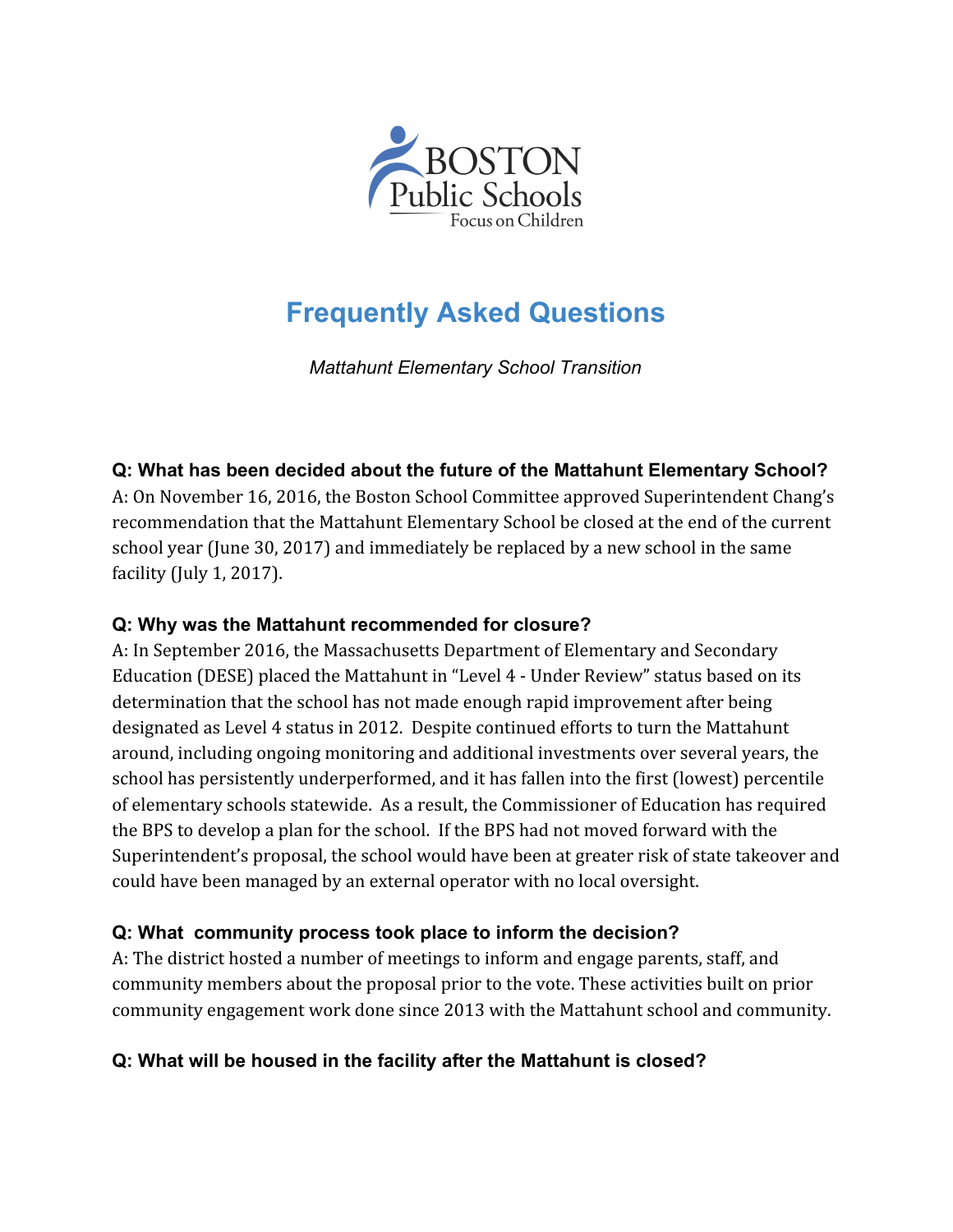A: The building will be turned into a full-service early elementary school serving students from pre-kindergarten (K0 and K1) to first grade, with the option to expand to older grades in future years. This new school will:

- Serve as a model of excellence in early childhood education
- Specialize in providing trauma-sensitive practices
- Offer culturally and linguistically proficient programming for the Haitian community, including at least one "dual language" classroom in Haitian Creole and English, beginning in K1, as well as Sheltered English Immersion (SEI) in Haitian Creole in K2 and Grade 1, and
- Provide students an extended school day and school year

A design team composed of district officials, administrators, teachers, parents, community members and partners has begun to develop a complete proposal for the new school to submit to the Superintendent and School Committee. The proposal will include many details about both the academic and operational aspects of the school.

# **Q: Why not open a full K-5 elementary school instead of an early childhood center?**

A: The BPS believes that by focusing on the early grades, we will create the foundation for success, building on the the strengths of the BPS early childhood program. By taking deliberate and strategic steps, we will ensure success for the students and the school. The district also maintains the option to expand the school's structure beyond first grade in future years.

# **Q: Where will current Mattahunt students go to school next year?**

A: All families (K0 - 5) will choose a new school through the school choice transfer process. Current Mattahunt students in grades K0-K2 will have the highest priority for the new school and are guaranteed a seat. BPS will ensure that students in grades K0 - 4 transition to a higher performing school or a school of their choice. In some cases, BPS may open additional classrooms at other schools, depending on the choices indicated by current Mattahunt families, as well as space availability. BPS has been providing information sessions and registration support at the Mattahunt, and many families already have registered. Students currently in grade 5 will participate in the regular school choice process for grade 6.

# **Q: What can be done to keep classrooms of kids together at a new school?**

A: The home-based assignment policy creates a personalized choice list for every student based on their home address. This prohibits the district from assigning students to schools by class.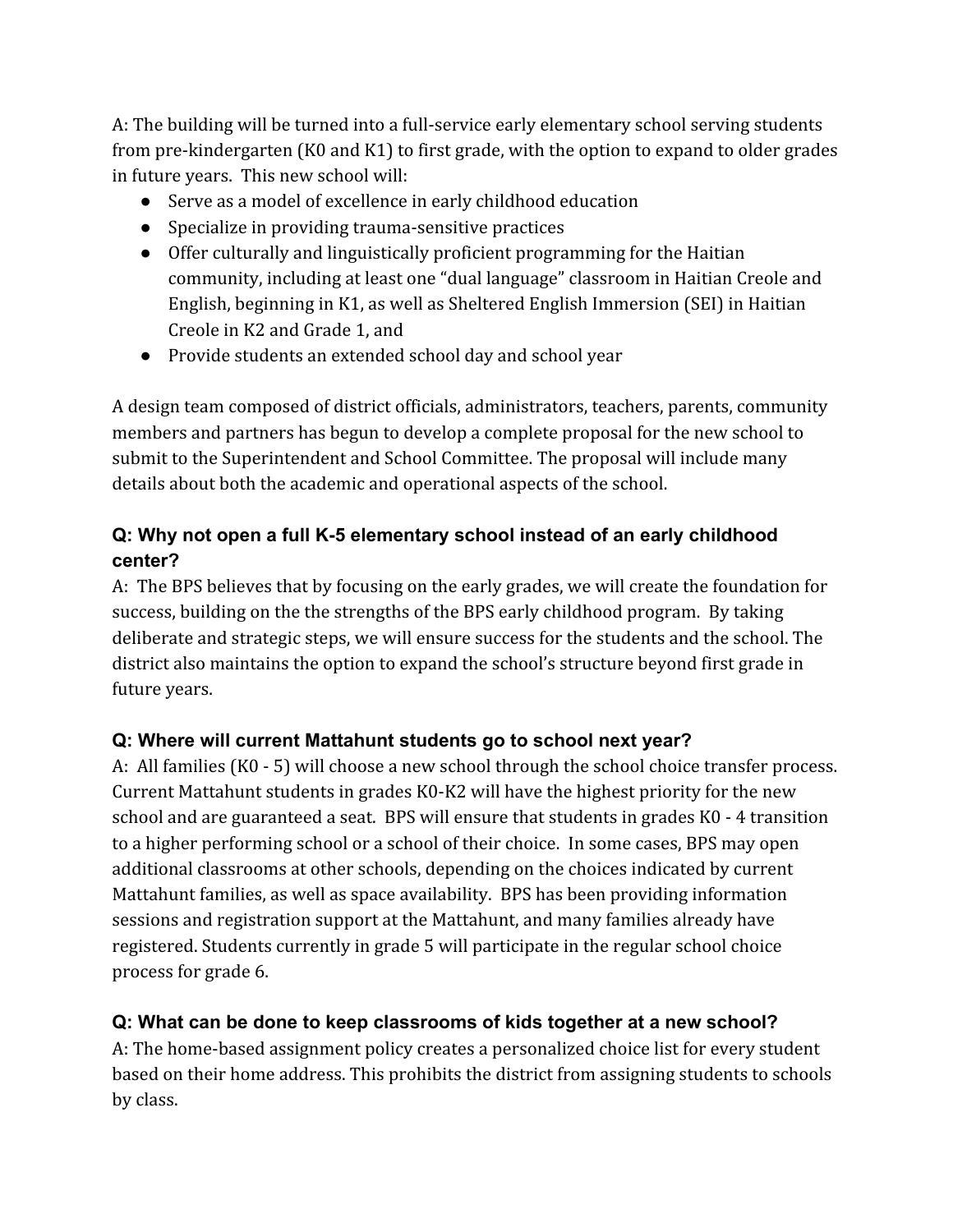## **Q: What are the considerations for students who have disabilities and those who are English Language Learners?**

A: As with regular education students, all current English Language Learners and students with disabilities who are in K0, K1 or K2 this year can be placed at the new school next year. For ELL and special education students in grades 1-4, we recognize that transitions for these students are critically important to their success. BPS staff will work directly with families of these students to create a transition plan based on their home cluster that makes sense for each individual student.

BPS will maintain a program for students with autism at the new school along with inclusion programing. The BPS will also have programming for English learners, including a dual-language program in English and Haitian Creole beginning with one K1 classroom, as well as Sheltered English Immersion (SEI) in Haitian Creole for K2 and Grade 1.

## **Q: What will happen to my child who has an IEP (Individualized Education Plan) and many services offered to him or her? Will the services remain the same?**

A: The IEP is what determines the services a child requires to gain access to the curriculum. Therefore, the services follow the student and services outlined in the IEP will be delivered at the school he or she attends.

## **Q: What are the considerations for students who came from a school that was previously closed or Level 4?**

A: The BPS is working on a plan to provide additional supports to Mattahunt students and families who were placed in the Mattahunt after a prior school closure. The BPS welcomes your feedback on how to better support families and students in this category, [engagement@bostonpublicschools.org.](mailto:engagement@bostonpublicschools.org)

# **Q: Will any current services provided to students in grades K0 - Grade 1 be cut?** A: No.

### **Q: Will there be tutoring support for grades 2-5?**

A: Every student will have the opportunity to participate in an academic summer transition program. Many students will also participate in acceleration academies during the February and April vacations.

## **Q: What is the plan to address the social emotional needs of current Mattahunt students?**